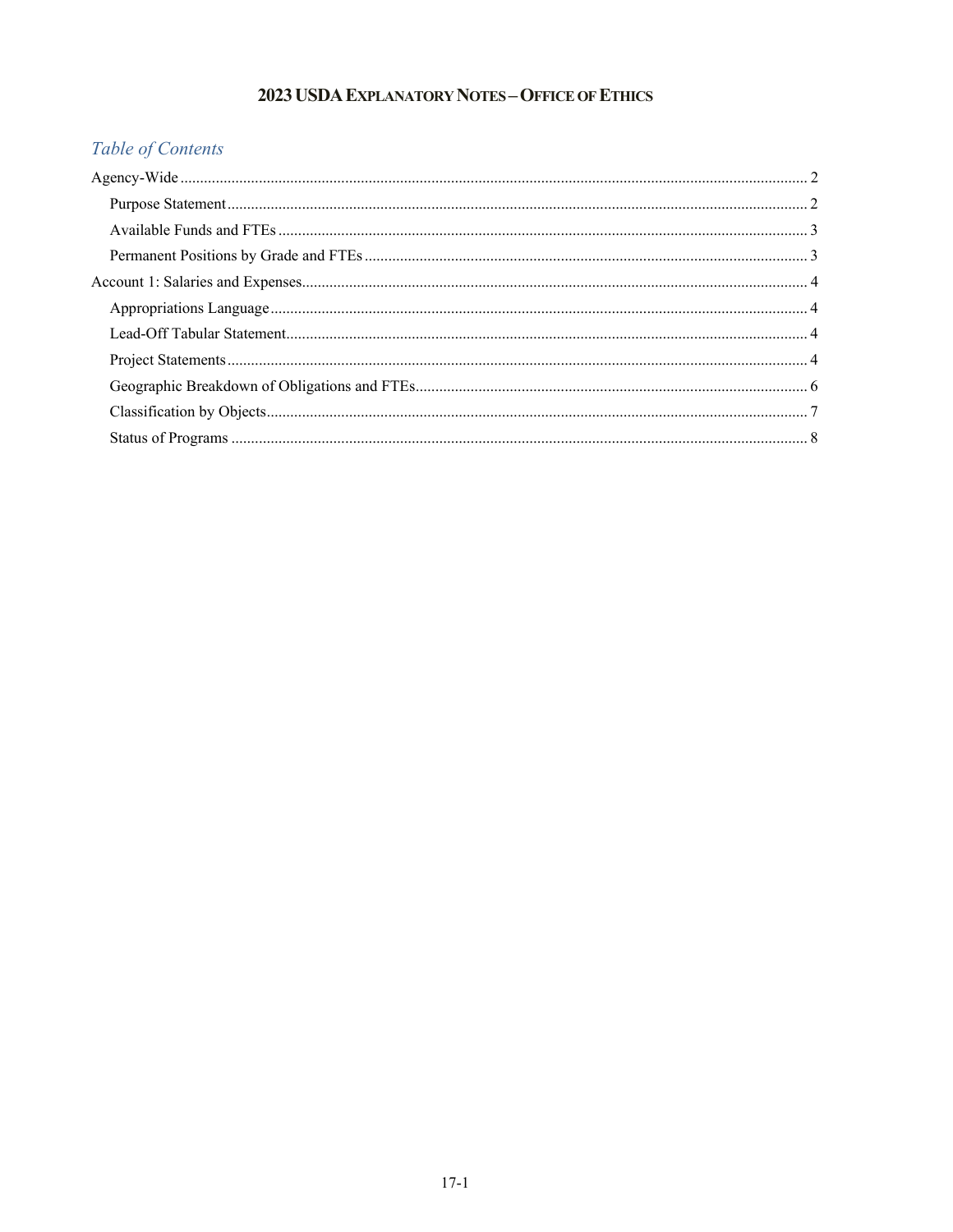## <span id="page-1-0"></span>*AGENCY-WIDE*

### <span id="page-1-1"></span>**PURPOSE STATEMENT**

The Ethics in Government Act, 5 U.S.C. App 4 (the Act), established the ethics compliance requirements and infrastructure applicable throughout the Executive Branch. Under regulations implementing the Act, the head of each Executive Branch Department or Agency must exercise personal leadership in establishing, maintaining, and carrying out the agency's ethics program and make available sufficient resources to ensure the agency's ethics program can be implemented effectively (5 C.F.R. § 2638.107). The Office of Ethics (OE) is the centralized and consolidated office implementing USDA's ethics program throughout the Department. As such, OE provides ethics services to the Secretary of Agriculture and employees at all levels of USDA concerning advice, training, and guidance about compliance with conflict of interest and impartiality rules. This includes complying with the requirements of the Stop Trading on Congressional Knowledge Act, Pub. L. No. 112-105 (2012) (The STOCK Act), Office of Government Ethics regulatory requirements (5 C.F.R. Parts 2634 through 2641) as well as the statute governing political activities (the Hatch Act) and Office of Special Counsel implementing regulations.

OE is currently organized into an Office of the Director and one Mission Areas Ethics Programs Support Branch. The current structure is the result of an organizational realignment that took place in 2016 to provide a more effective and flexible structure for OE to utilize existing resources to successfully address the growing needs of USDA's mission areas for ethics training, advice, and the review of over 14,000 financial disclosure reports.

As of September 30, 2021, there were 21 permanent full-time employees, including 20 in the headquarters office and one in the field.

OE did not have any Office of Inspector General or Government Accountability Office evaluation reports during the past year.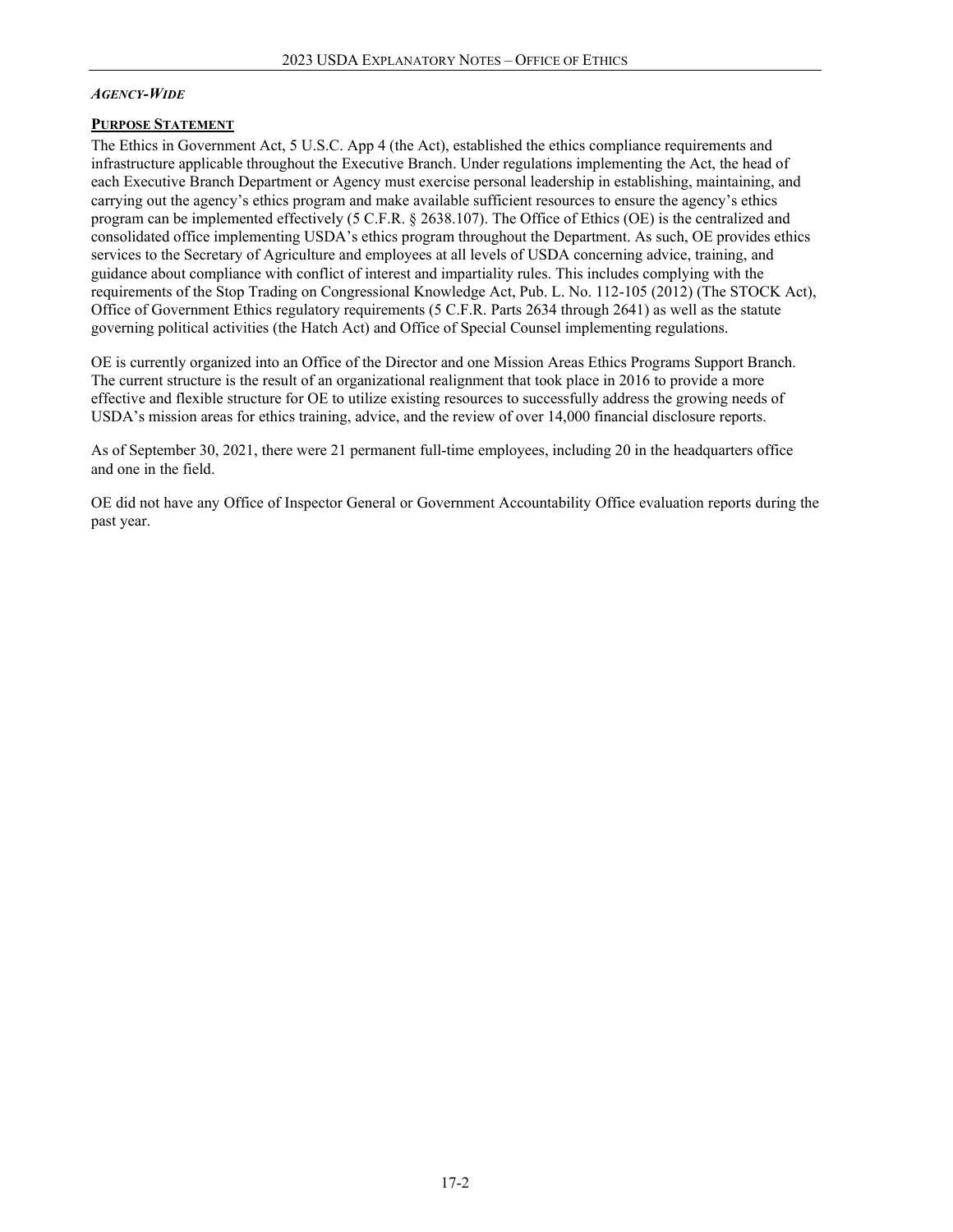## <span id="page-2-0"></span>**AVAILABLE FUNDS AND FTES**

# <span id="page-2-1"></span>*Table OE-1. Available Funds and FTEs (thousands of dollars, FTEs)*

| <b>Item</b>                         | 2020<br>Actual | <b>FTE</b>               | 2021<br>Actual | FTE                      | 2022<br><b>Estimated</b> | <b>FTE</b>     | 2023<br><b>Estimated</b> | <b>FTE</b>               |
|-------------------------------------|----------------|--------------------------|----------------|--------------------------|--------------------------|----------------|--------------------------|--------------------------|
| Salaries and Expenses:              |                |                          |                |                          |                          |                |                          |                          |
| Discretionary Appropriations        | \$4,136        | 18                       | \$4,184        | 20                       | \$4,184                  | 20             | \$5,544                  | 26                       |
| <b>Transfers Out</b>                | $-150$         | $\theta$                 | $-165$         | $\theta$                 | $\Omega$                 | $\theta$       | 0                        | $\mathbf{0}$             |
| <b>Total Adjusted Appropriation</b> | 3.986          | 18                       | 4,019          | 20                       | 4,184                    | 20             | 5,544                    | 26                       |
| Total Available                     | 3,986          | 18                       | 4,019          | 20                       | 4,184                    | 20             | 5,544                    | 26                       |
| Lapsing Balances                    | $-258$         | $\overline{\phantom{a}}$ | -98            | $\overline{\phantom{0}}$ | $\overline{a}$           | $\overline{a}$ |                          | $\overline{\phantom{a}}$ |
| Total Obligations, OE               | 3,470          | 18                       | 3,823          | 20                       | 4.184                    | 20             | 5.544                    | 26                       |
| Other USDA:                         |                |                          |                |                          |                          |                |                          |                          |
| <b>OCIO</b> Reimbursement           | 135            | 1                        | 149            |                          | 149                      |                | 149                      |                          |
| <b>OCFO</b> Reimbursement           | 135            |                          | 149            |                          | 149                      |                | 149                      | 1                        |
| Total, Other USDA                   | 270            | $\overline{2}$           | 298            | $\overline{c}$           | 298                      | 2              | 298                      | 2                        |
| Total Available, OE                 | 4,256          | 20                       | 4,317          | 22                       | 4,482                    | 22             | 5,842                    | 28                       |

## **PERMANENT POSITIONS BY GRADE AND FTES**

*Table OE-2. Permanent Positions by Grade and FTEs*

| Item               | D.C. | Field | 2020<br>Actual<br><b>Total</b> | D.C. | <b>Field</b> | 2021<br>Actual<br><b>Total</b> | D.C.                     | Field | 2022<br><b>Estimated</b><br><b>Total</b> | D.C. | <b>Field</b> | 2023<br><b>Estimated</b><br><b>Total</b> |
|--------------------|------|-------|--------------------------------|------|--------------|--------------------------------|--------------------------|-------|------------------------------------------|------|--------------|------------------------------------------|
| <b>SES</b>         |      |       |                                |      |              |                                |                          |       |                                          |      |              |                                          |
| <b>SL</b>          |      |       |                                |      |              |                                |                          |       |                                          |      |              |                                          |
| $GS-15$            |      |       | 3                              | ∍    |              |                                |                          |       |                                          |      |              |                                          |
| $GS-14$            | h    |       |                                | 6    |              |                                | 6                        |       |                                          | ч    |              | 10                                       |
| $GS-13$            |      |       |                                |      |              |                                |                          |       |                                          |      |              |                                          |
| $GS-12$            |      |       | 2                              |      |              |                                | 4                        |       |                                          | 4    |              |                                          |
| $GS-11$            |      |       |                                |      |              |                                |                          |       |                                          |      |              |                                          |
| $GS-9$             |      |       |                                |      |              |                                | ↑                        |       |                                          |      |              |                                          |
| $GS-7$             |      |       |                                |      |              |                                | $\overline{\phantom{0}}$ |       |                                          | -    |              |                                          |
| Total Perm. FT EOY | 19   |       | 20                             | 21   |              | 22                             | 21                       |       | 22                                       | 27   |              | 28                                       |
| <b>FTE</b>         | 19   |       | 20                             | 21   |              | 22                             | 21                       |       | 22                                       | 27   |              | 28                                       |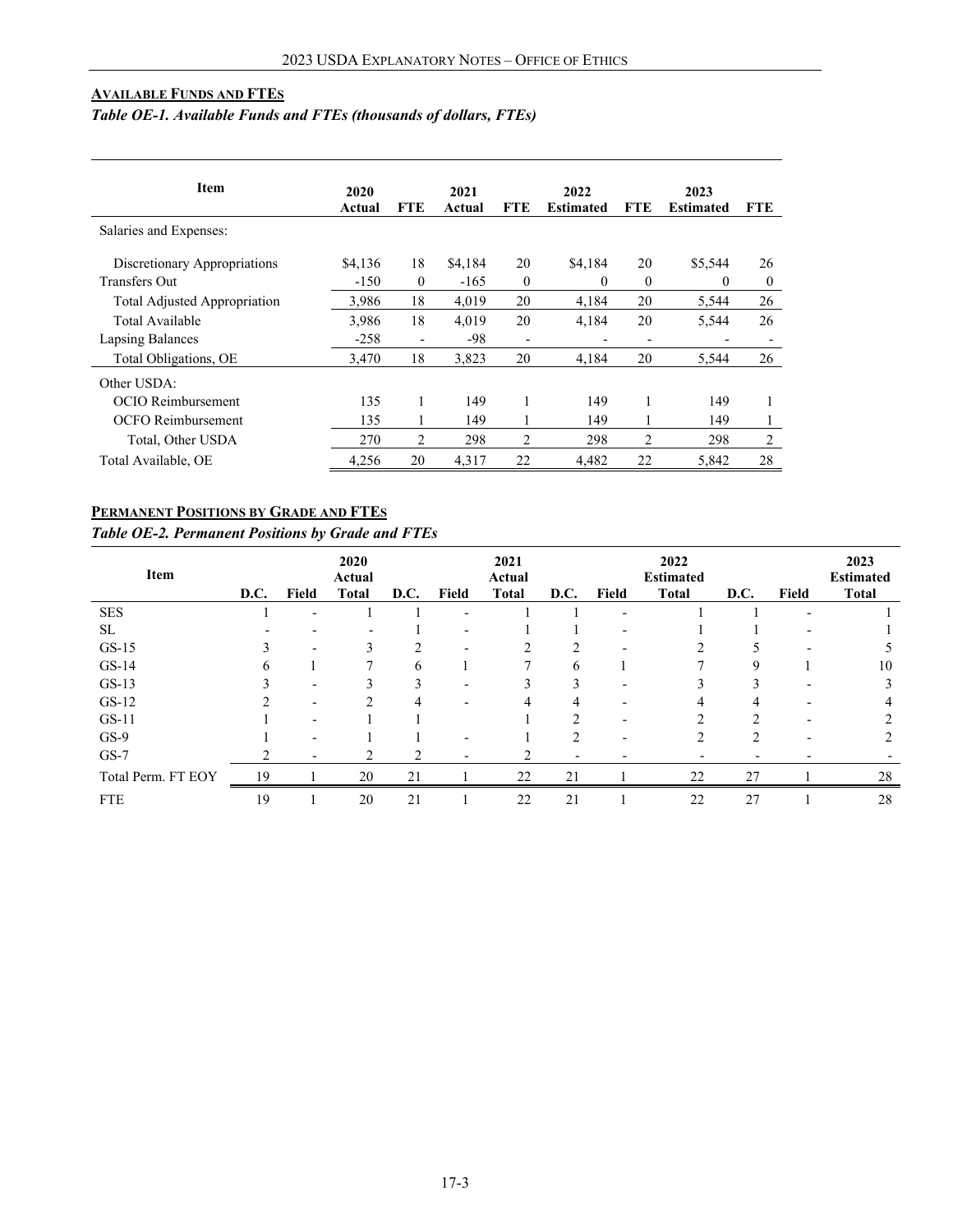#### <span id="page-3-0"></span>*ACCOUNT 1: SALARIES AND EXPENSES*

#### <span id="page-3-1"></span>**APPROPRIATIONS LANGUAGE**

The appropriations language follows (new language underscored; deleted matter enclosed in brackets):

For the necessary expenses of the Office of Ethics,  $[$4,184,000]\underline{\$5,544,000}$ .

### <span id="page-3-2"></span>**LEAD-OFF TABULAR STATEMENT**

#### *Table OE-3. Lead-Off Tabular Statement (In dollars)*

<span id="page-3-3"></span>

| Item                    | Amount       |
|-------------------------|--------------|
| Estimate, 2022          | \$4,184,000  |
| Change in Appropriation | $+1,360,000$ |
| Budget Estimate, 2023   | 5,544,000    |
|                         |              |

## **PROJECT STATEMENTS**

#### *Table OE-4. Project Statement (thousands of dollars, FTE)*

| Item                          |             |                          |             |                          | 2022                     |     |             |            |              | <b>FTE</b><br>Inc.<br><sub>or</sub> | <b>Chg</b> |
|-------------------------------|-------------|--------------------------|-------------|--------------------------|--------------------------|-----|-------------|------------|--------------|-------------------------------------|------------|
|                               | 2020 Actual | FTE                      | 2021 Actual | <b>FTE</b>               | <b>Estimated</b>         | FTE | 2023 Budget | <b>FTE</b> | Inc. or Dec. | Dec.                                | Kev        |
| Discretionary Appropriations: |             |                          |             |                          |                          |     |             |            |              |                                     |            |
|                               | \$4,136     | 18                       | \$4,184     | 20                       | \$4,184                  | 20  | \$5,544     | 26         | $+\$1.360$   | $+6$                                | (1)        |
| Transfers Out:                |             |                          |             |                          |                          |     |             |            |              |                                     |            |
|                               | $-150$      | $\overline{\phantom{a}}$ | $-165$      | $\overline{\phantom{a}}$ | $\overline{\phantom{0}}$ |     |             |            |              |                                     |            |
|                               | 3,986       | 18                       | 4.019       | 20                       | 4.184                    | 20  | 5.544       | 26         | 1,360        | $\mathbf b$                         |            |
|                               | $-258$      | $\overline{\phantom{a}}$ | -98         | $\blacksquare$           | -                        |     |             |            |              |                                     |            |
|                               | 3,728       | 18                       | 3.921       | 20                       | 4.184                    | 20  | 5,544       | 26         | $+1,360$     | $+6$                                |            |
|                               |             |                          |             |                          |                          |     |             |            |              |                                     |            |

## *Table OE-5. Project Statement (thousands of dollars, FTE)*

| Item                       | 2020<br>Actual | <b>FTE</b>     | 2021<br>Actual | <b>FTE</b> | 2022<br><b>Estimated</b> | <b>FTE</b> | 2023<br><b>Budget</b> | <b>FTE</b> | Inc. or<br>Dec. | <b>FTE</b><br>Inc. or<br>Dec. |
|----------------------------|----------------|----------------|----------------|------------|--------------------------|------------|-----------------------|------------|-----------------|-------------------------------|
| Discretionary Obligations: |                |                |                |            |                          |            |                       |            |                 |                               |
|                            | \$3,728        | 18             | \$3,921        | 20         | \$4,184                  | 20         | \$5,544               | 26         | $+\$1.360$      | $+6$                          |
|                            | 258            |                | 98             |            |                          |            |                       |            |                 |                               |
|                            | 3.986          | 18             | 4.019          | 20         | 4.184                    | 20         | 5.544                 | 26         | 1.360           | 6                             |
|                            | 150            | $\blacksquare$ | 165            |            |                          |            |                       |            |                 |                               |
|                            | 4.136          | 18             | 4.184          | 20         | 4.184                    | 20         | 5.544                 | 26         | .360            | 6                             |

## **USDA Ethics Program**

Base funds will allow the Office of Ethics (OE) to continue operating the Department's Ethics Program and implementing the statutory and regulatory requirements to raise employee awareness and compliance with ethics laws. The Ethics in Government Act, 5 U.S.C. App 4 (the Act), established the mandatory ethics compliance requirements and infrastructure applicable throughout the Executive Branch. Under regulations implementing the Act, the head of each Executive Branch Department or Agency must exercise personal leadership in establishing, maintaining, and carrying out the agency's ethics program and make available sufficient resources to ensure the agency's ethics program can be implemented effectively (5 C.F.R. 2638.107). As such, OE is the sole office that provides ethics services to the Secretary of Agriculture and employees at all levels of USDA concerning advice, training, financial disclosure reviews, and guidance about compliance with criminal conflict of interest statutes (18 U.S.C. 201-209) and impartiality rules. This includes complying with the requirements of the Stop Trading on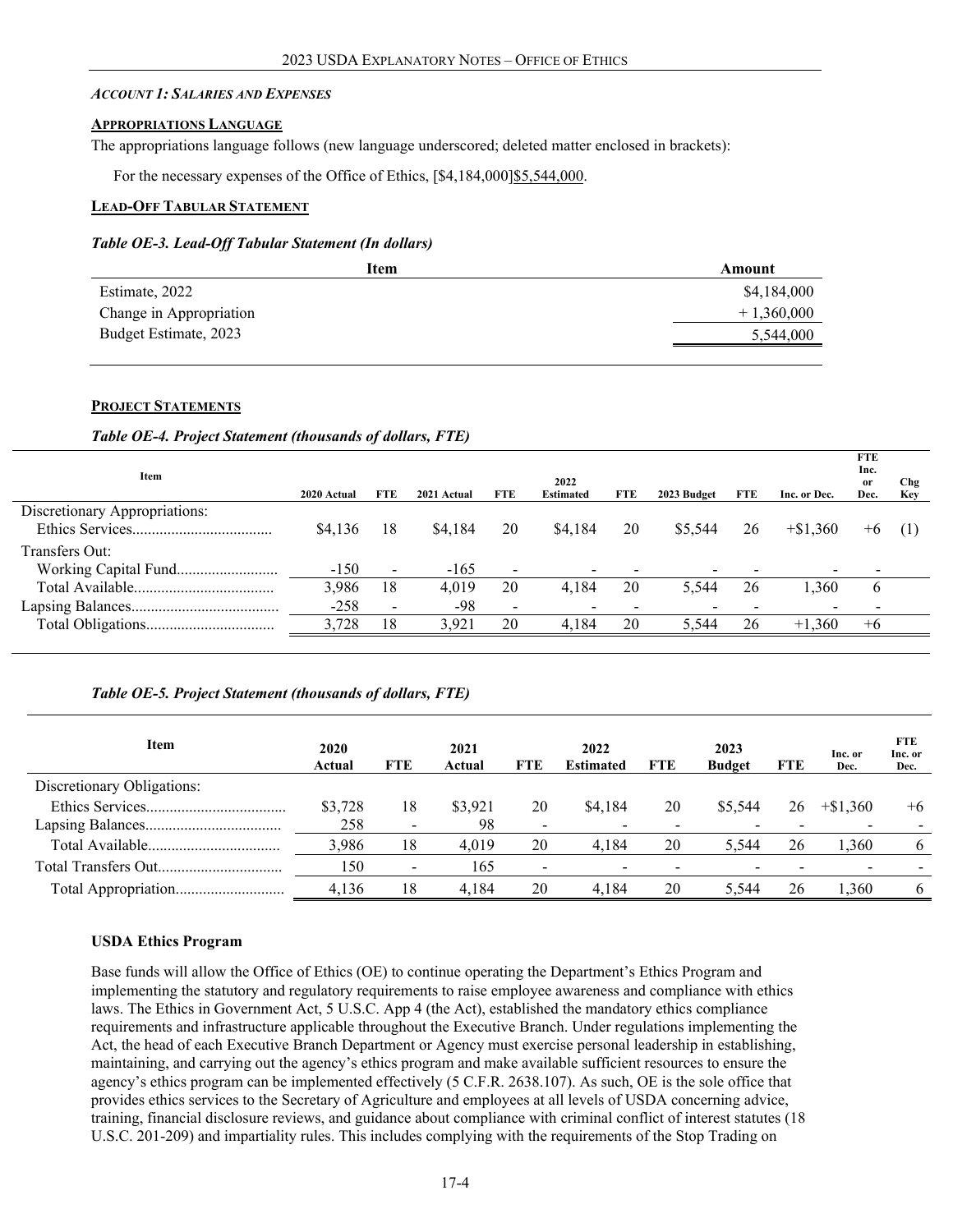Congressional Knowledge Act, Pub. L. No. 112-105 (2012) (The STOCK Act), Office of Government Ethics regulatory requirements (5 C.F.R. Parts 2634 through 2641) as well as the statute governing political activities (the Hatch Act) and Office of Special Counsel implementing regulations.

Continuing the base funding is crucial to ensuring the continued success of the program. Stoppages or cutbacks in the program will put at grave risk USDA's ability to meet its Congressionally-mandated requirements under the Ethics in Government Act and conduct timely ethics vetting and processing of prospective Presidential nominees and appointees. Failing to fund OE at the base level will create an unsustainable situation for the Department's Ethics Program and place the Department at risk of significant, but preventable, ethics scandals and Hatch Act violations, which will undermine Congressional confidence and erode public trust in USDA's missions.

The numbers and letters of the following listing relates to values in the Change (Chg) Key column of the Project Statement:

(1) An increase of \$1,360,000 and 6 FTEs (\$4,184,000 and 22 FTEs available in 2021).

The funding change is requested for the following items:

- A) An increase of \$81,000, which includes \$55,000 for pay inflation and \$26,000 for FERS. This increase supports the pay increase which went into effect January 1, 2022, of a 2.7 percent Cost of Living pay increases for civilian employees, and a 1.1 percent increase to cover the expenses for the mandated increase of USDA's contribution to FERS*.*
- B) An increase of \$158,000 for 2023 Pay.

This increase will support the annualization of the 2022 2.7 percent Cost of Living pay increase and the 2023 4.6 percent Cost of Living pay increase. This will ensure adequate resources are available to continue to allow OE to carry out its full range of responsibilities and support program delivery while avoiding creating an unsustainable situation for the Department's Ethics Program and placing the Department at heightened risk of significant, but preventable, ethics violations.

C) An increase of \$1,121,000 and 6 FTEs to address increasing demand for ethics services and address historic reduction in ethics staffing at USDA.

At current levels, approximately 4,762 USDA employees are serviced by each OE ethics advisor, more than eight times the Executive Branch average of 559. Funding at the requested level will allow OE to address the increasing demand for additional ethics and Hatch Act training, advice and counselling, and historic underfunding of USDA's ethics program by bringing USDA's ethics program staffing more in line with similar programs at other federal agencies. OE Ethics Advisors have been required to do more with less for over a decade and USDA has become the Department with the lowest ratio of Ethics Advisors to employees in any Executive Branch agency. The workload burden has made it difficult to retain talented staff at USDA. Failure to provide these additional resources will continue the pattern of the high employee turnover amongst OE's ethics advisors as a result of an excessive ethics workload when compared to the workload of ethics advisors at other agencies.

OE currently lacks the capacity to conduct the vital work of ensuring that Ethics advice is consistent, up to date in view of ongoing changes in ethics rules and U.S. Office of Government Ethics (OGE) policies, which impairs USDA's ability to avoid conflicts of interest and makes it difficult to restore and maintain public trust in government as mandated by the Administration and the Secretary of Agriculture. While OE staffing has been reduced or left stagnant over the years, there is a growing need and increasing demand for ongoing Hatch Act and ethics training and individual guidance across the Department. Additionally, there is a need for the Office of Ethics to provide timely ethics training and guidance to those special government employees serving in high-visibility positions across USDA's numerous Federal Advisory Committees and the new USDA Equity Commission. Added to that is the increasing workload related to USDA's scientific integrity and national security programs related to the outside activities of USDA scientists and other senior level employees. Due to limited staffing, increasing ethics workload, and competing priorities, OE has not been able to devote the necessary resources to ensure compliance with Federal regulations in these areas.

This request would support the hiring of six employees to continually evaluate ethics program effectiveness, as well as to address the increased demand to support of USDA's scientific integrity, national security, and advisory committee functions. Funding at this level will address the historic underfunding of USDA's ethics program detailed above and bring USDA's ethics program staffing more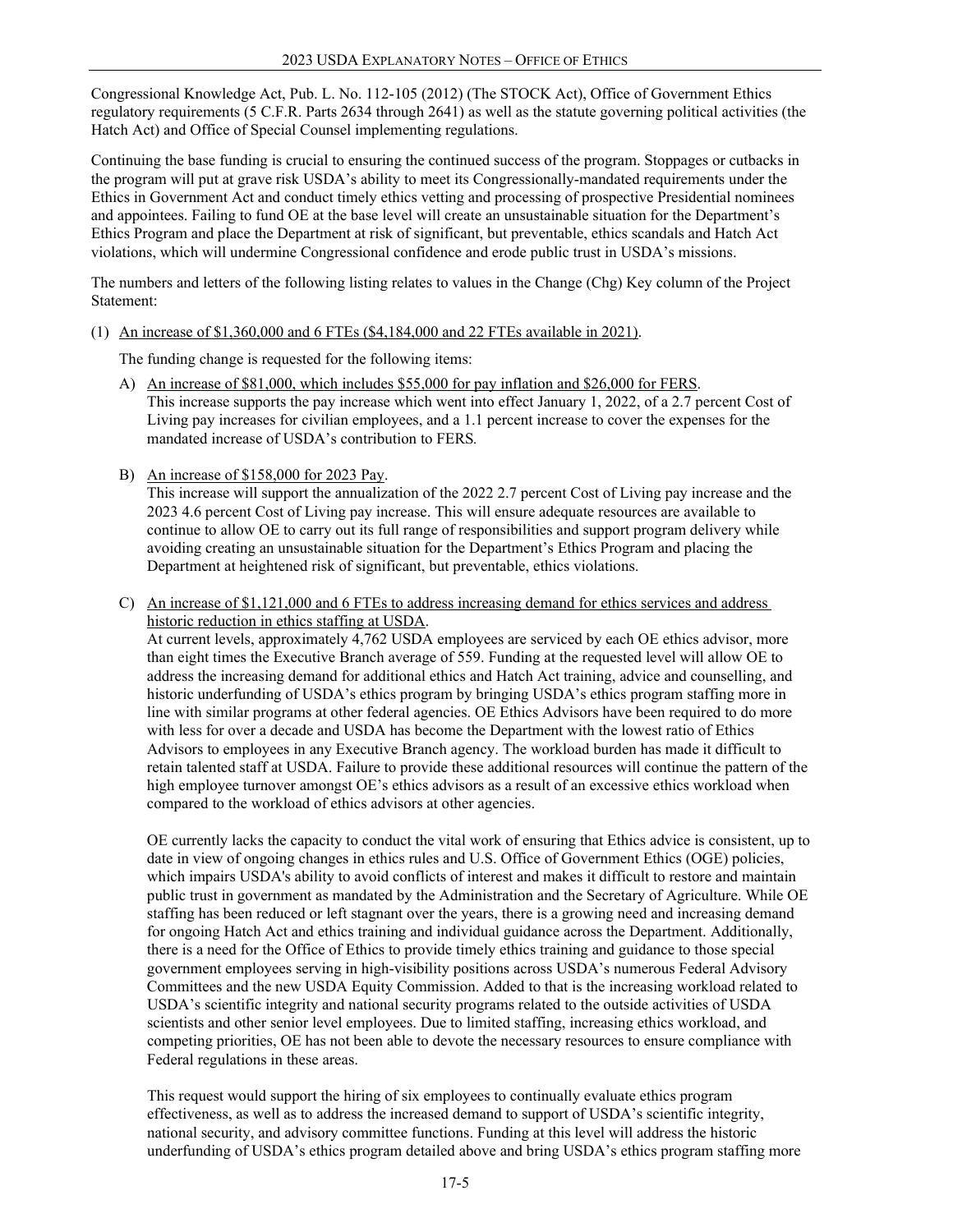<span id="page-5-0"></span>in line with similar programs at other federal agencies. Providing these additional resources will address the high employee turnover in OE due to an excessive ethics workload. Failure to provide funding at the requested level will put at grave risk USDA's ability to meet its Congressionally-mandated requirements under the Ethics in Government Act and conduct timely processing of prospective Presidential nominees and appointees. This will create an unsustainable situation for the Department's Ethics Program and places the Department at risk of significant, but preventable, ethics and Hatch Act violations.

## **GEOGRAPHIC BREAKDOWN OF OBLIGATIONS AND FTES**

#### *Table OE-6. Geographic Breakdown of Obligations and FTEs (thousands of dollars, FTEs)*

| <b>State/Territory/Country</b> | 2020<br>Actual | <b>FTE</b>               | 2021<br><b>Enacted</b> | <b>FTE</b>               | 2022<br><b>Estimated</b> | <b>FTE</b> | 2023<br><b>Budget</b> | <b>FTE</b> |
|--------------------------------|----------------|--------------------------|------------------------|--------------------------|--------------------------|------------|-----------------------|------------|
| District of Columbia           | \$3,553        | 19                       | \$4,004                | 21                       | \$4,092                  | 21         | \$4,199               | 21         |
| <b>Illinois</b>                | 175            |                          | 180                    |                          | 185                      |            | 190                   |            |
| Obligations                    | 3,728          | 20                       | 4.184                  | 22                       | 4.277                    | 22         | 4.389                 | 22         |
| Lapsing Balances               | 258            | $\overline{\phantom{0}}$ |                        | $\overline{\phantom{0}}$ |                          |            |                       |            |
| Total, Available               | 3.986          | 20                       | 4.184                  | 22                       | 4.277                    | 22         | 4.389                 | 22         |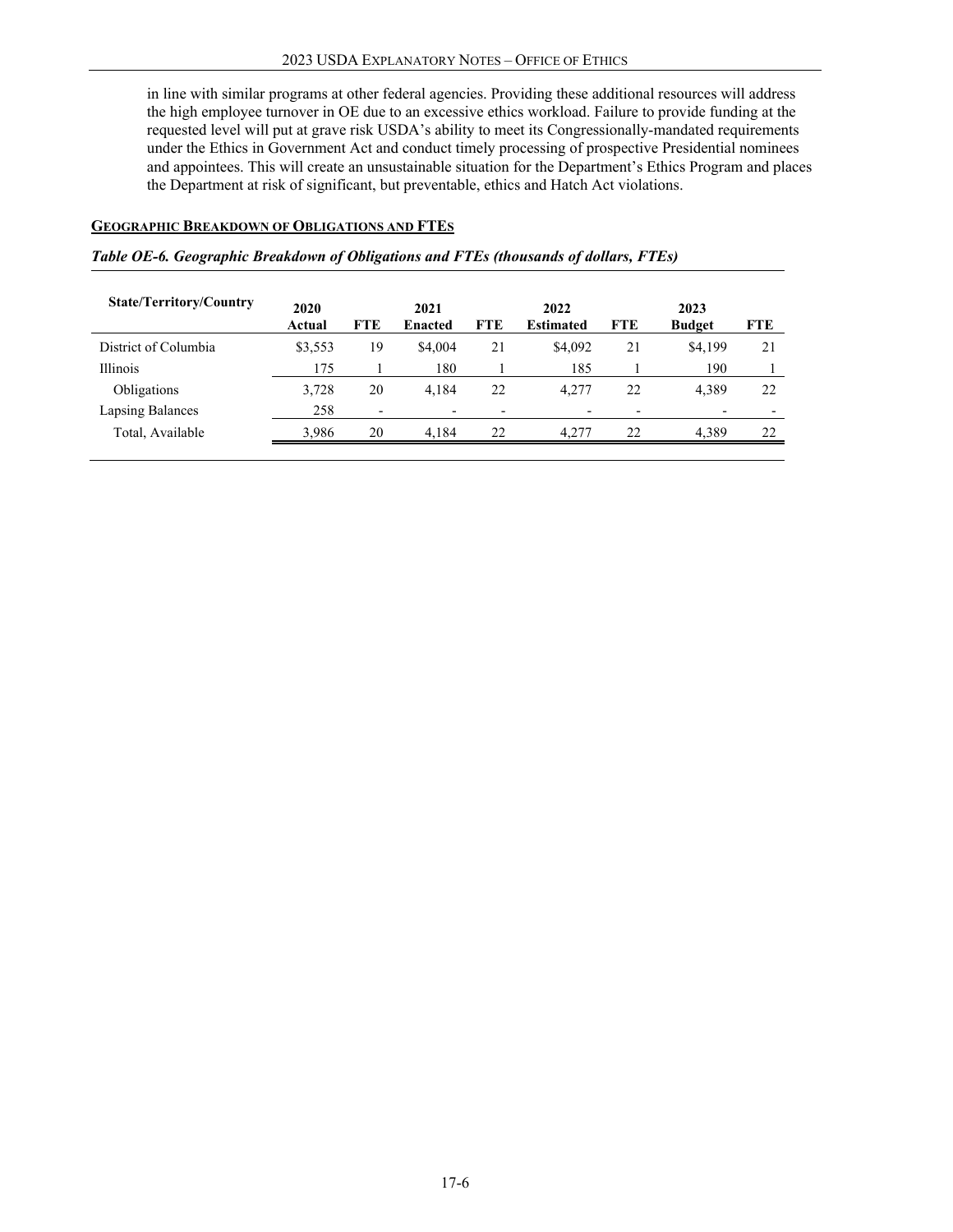## <span id="page-6-0"></span>**CLASSIFICATION BY OBJECTS**

| Table OE-7 Classification by Objects (thousands of dollars) |  |
|-------------------------------------------------------------|--|
|                                                             |  |

| <b>Item</b><br>No. | <b>Item</b>                                       | 2020<br>Actual | 2021<br>Actual | 2022<br><b>Estimated</b> | 2023<br><b>Budget</b> |
|--------------------|---------------------------------------------------|----------------|----------------|--------------------------|-----------------------|
|                    | Personnel Compensation:                           |                |                |                          |                       |
|                    |                                                   | \$2,172        | \$2,335        | \$2,387                  | \$3,215               |
|                    |                                                   | 135            | 140            | 143                      | 150                   |
| 11                 | Total personnel compensation                      | 2,307          | 2,475          | 2,530                    | 3,365                 |
| 12                 |                                                   | 762            | 871            | 897                      | 1,195                 |
| 13.0               |                                                   | $\overline{2}$ | 2              | 2                        | 2                     |
|                    | Total, personnel comp. and benefits               | 3,071          | 3,348          | 3,429                    | 4,562                 |
|                    | Other Objects:                                    |                |                |                          |                       |
| 21.0               |                                                   | 7              |                | 11                       | 14                    |
| 23.1               | Communications, utilities, and misc.              |                | 1              | 1                        |                       |
| 23.3               |                                                   | 56             | 50             | 71                       | 92                    |
| 24.0               |                                                   | 31             | 16             | 47                       | 61                    |
| 25.2               |                                                   | 385            | 144            | 190                      | 247                   |
| 25.3               | Other goods and services from Federal sources     | 163            | 278            | 350                      | 455                   |
| 26.0               |                                                   | 14             | 41             | 35                       | 46                    |
| 31.0               |                                                   |                | 43             | 50                       | 65                    |
|                    | Total, Other Objects                              | 657            | 573            | 755                      | 982                   |
| 99.9               | Total, new obligations                            | 3,728          | 3,921          | 4,184                    | 5,544                 |
|                    | DHS Building Security Payments (included in 25.3) | \$25           | \$23           | \$26                     | \$27                  |
|                    | Position Data:                                    |                |                |                          |                       |
|                    | Average Salary (dollars), ES Position             | \$195,185      | \$198,113      | \$203,066                | \$209,158             |
|                    | Average Salary (dollars), GS Position             | \$124,235      | \$122,894      | \$125,966                | \$129,745             |
|                    | Average Grade, GS Position                        | 13.6           | 13.6           | 13.6                     | 13.6                  |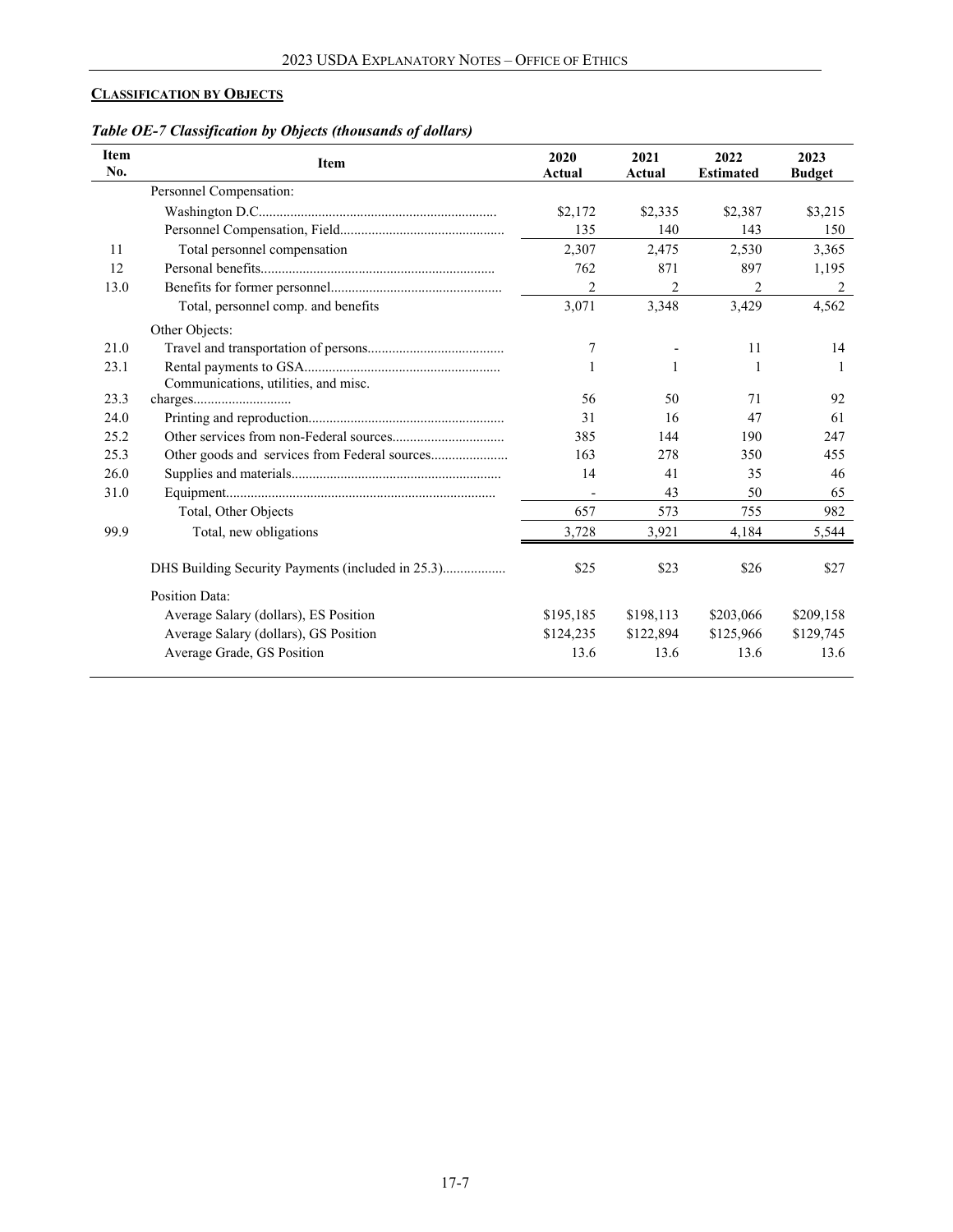## **STATUS OF PROGRAMS**

The Office of Ethics (OE) implements USDA's Department-wide Ethics Program. All of OE's core functions, such as the Financial Disclosure Program, Ethics and Hatch Act Training Programs, Ethics Policy Development, and the Ethics and Hatch Act Advice and Counseling Programs are mandated by the Ethics in Government Act, U.S. Office of Government Ethics (OGE) regulations, and Office of Special Counsel Hatch Act regulations.

### **Current Activities**

In 2021, OE focused on developing and delivering innovative training resources to employees throughout the Federal Government. These training products were well-received by USDA employees and exemplify OE's continued commitment to innovate in the delivery of ethics training to its audience, despite limitations caused by the COVID-19 pandemic. All of these innovations were produced with an emphasis on minimizing costs and can be either immediately used, or replicated, by other Federal agencies' Ethics Programs across the Executive Branch.

First, USDA and NASA teamed up to create a groundbreaking interactive training simulation game where the employees' knowledge of the Ethics rules help them succeed in the game as they lead a diverse and inclusive team working against the clock to save USDA's automated greenhouse on the Moon. The Ethics Training Game is randomized, so the challenges are different each time an employee plays the game. OE made the Ethics Game accessible to everyone by posting it publicly on USDA's webpage so that anyone can partake in this new innovative and fun way to learn about the Federal Ethics rules and the important work of USDA and NASA.

Secondly, OE wrote and created an ethics training video entitled: "The Biden Administration Ethics Pledge." This video explained the restrictions imposed by President Biden's Executive Order 13989, information which was very much needed for new presidential appointees entering service at USDA. This module was completed quickly and accurately to meet the needs of USDA's new policy officials and is also publicly available on USDA's Ethics Mobile App, USDA's website, and on USDA's official YouTube page.

Third, for the second year, OE continued an innovative series of virtual discussions centered on timely ethics issues called "Ethics LiveCasts." These Ethics LiveCasts are modeled after podcasts or panel discussion shows and feature senior ethics advisors discussing ethics issues of recent note. The initial LiveCast contained a summary of the Hatch Act rules governing political activity by Federal employees. The session used actual violations of the Hatch Act as reported in Office of Special Counsel press releases to raise awareness of the rules concerning political activity and the potential consequences for violation. The three other sessions covered the following topics: Holiday Gifts, the Post-Government Employment Rules and the Office of Government Ethics Annual Prosecution Survey.

In 2021, OE completed another successful year of electronic filing. OE completed review of 994 public financial disclosure statements (OGE-278 Public Financial Disclosure Reports and OGE 278T Periodic Transaction Reports required by the Stop Trading on Congressional Knowledge Act) and 11,861 confidential financial disclosure reports (OGE-450). 99.9 percent of USDA financial disclosure reports were filed as required by the Ethics in Government Act. Additionally, as mandated by the U.S. OGE, OE continued to operate a second electronic financial disclosure report filing system, INTEGRITY.GOV, for USDA's new OGE-278 filers. Existing filers continue to use USDA's legacy e-filing system. Moreover, for the eighth consecutive year, more than 99 percent of all USDA employees who were required to take annual ethics training completed that requirement in a timely fashion.

Further, OE staff provided ethics orientation briefings for all new Administration appointees to ensure that they were apprised of the ethical obligations of Federal service. OE's senior leaders conducted more than 40 hours of personal ethics orientation sessions for incoming political appointees on their first day at USDA. These one-hour briefing sessions covered subjects of immediate importance to incoming appointees, such as conflicts of interest, the gift rules, the Ethics Pledge and the political activity restrictions. Each new appointee was assigned a senior OE employee to assist them in completing their OGE-278 public financial disclosure report. Upon completion, OE senior staff members conducted a thorough ethics review of new political appointees' financial disclosure reports and drafted personalized Ethics Agreements for each appointee, addressing any potential concerns identified in those reports.

Additionally, OE served as the primary point of contact for all USDA nominees for Presidentially-appointed, Senate-confirmed positions. In that capacity, OE worked with the OGE to ensure that the nominees' financial disclosure reports were complete, and all conflict of interest concerns were appropriately resolved prior to nomination.